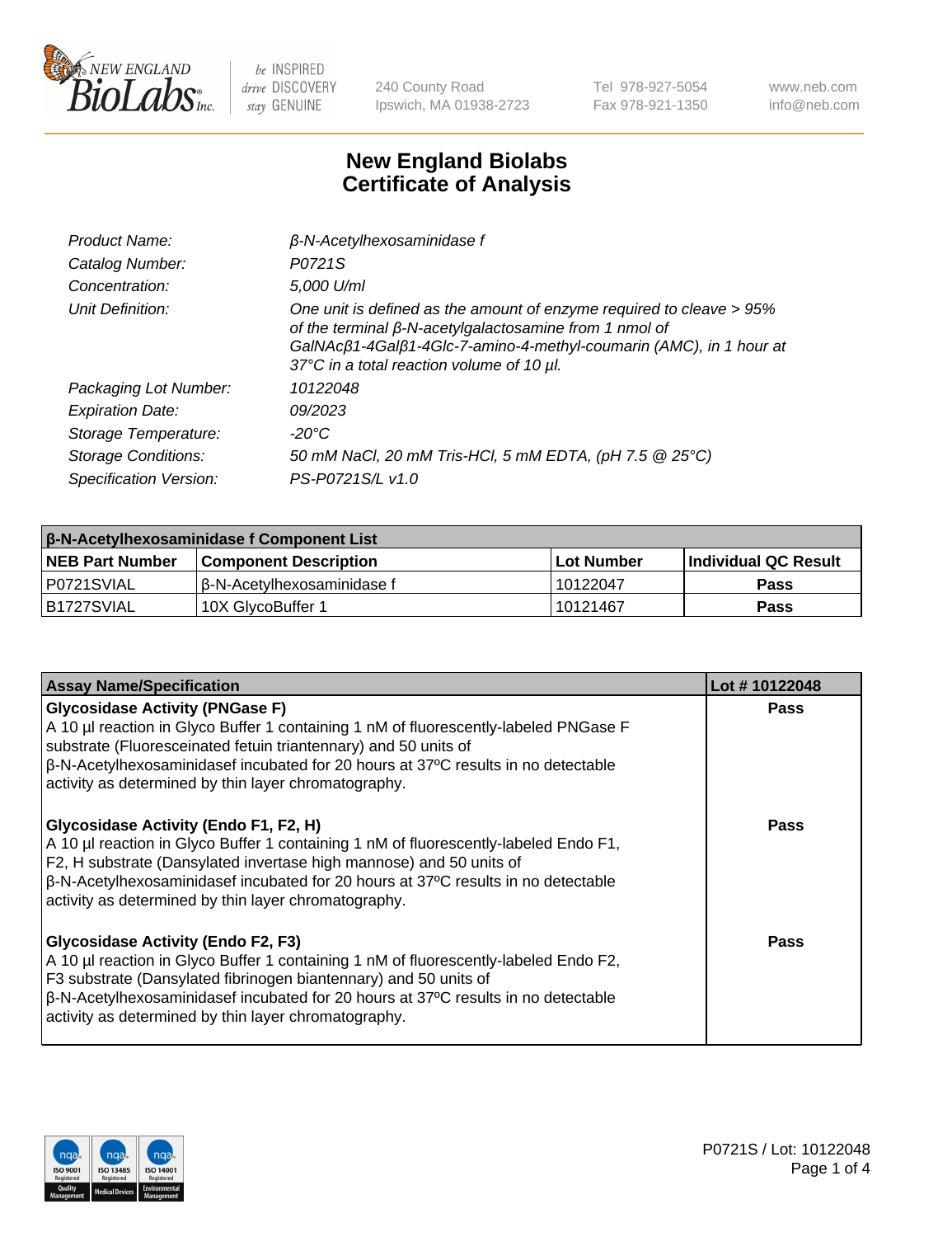

240 County Road Ipswich, MA 01938-2723 Tel 978-927-5054 Fax 978-921-1350 www.neb.com info@neb.com

| <b>Assay Name/Specification</b>                                                                                                                                                                                                                                                                                                                                       | Lot #10122048 |
|-----------------------------------------------------------------------------------------------------------------------------------------------------------------------------------------------------------------------------------------------------------------------------------------------------------------------------------------------------------------------|---------------|
| <b>Protease Activity (SDS-PAGE)</b><br>A 20 µl reaction in 1X Glyco Buffer 1 containing 24 µg of a standard mixture of<br>proteins and a minimum of 50 units of $\beta$ -N-Acetylhexosaminidasef incubated for 20<br>hours at 37°C, results in no detectable degradation of the protein mixture as<br>determined by SDS-PAGE with Coomassie Blue detection.           | Pass          |
| <b>Protein Purity Assay (SDS-PAGE)</b><br>$\beta$ -N-Acetylhexosaminidasef is $\geq$ 95% pure as determined by SDS-PAGE analysis using<br>Coomassie Blue detection.                                                                                                                                                                                                   | <b>Pass</b>   |
| Glycosidase Activity (β1-3 Galactosidase)<br>A 10 µl reaction in Glyco Buffer 1 containing 1 nM of fluorescently-labeled<br>β-Galactosidase substrate (Galβ1-3GlcNAcβ1-4Galβ1-4Glc-AMC) and 50 units of<br>$\beta$ -N-Acetylhexosaminidasef incubated for 20 hours at 37 $\degree$ C results in no detectable<br>activity as determined by thin layer chromatography. | Pass          |
| Glycosidase Activity (α-Neuraminidase)<br>A 10 µl reaction in Glyco Buffer 1 containing 1 nM of fluorescently-labeled<br>α-Neuraminidase substrate (Neu5Acα2-3Galβ1-3GlcNAcβ1-3Galβ1-4Glc-AMC) and 50 units<br>of β-N-Acetylhexosaminidasef incubated for 20 hours at 37°C results in no detectable<br>activity as determined by thin layer chromatography.           | Pass          |
| Glycosidase Activity (α-Glucosidase)<br>A 10 µl reaction in Glyco Buffer 1 containing 1 nM of fluorescently-labeled<br>α-Glucosidase substrate (Glcα1-6Glcα1-4Glc-AMC) and 50 units of<br>$\beta$ -N-Acetylhexosaminidasef incubated for 20 hours at 37 $\degree$ C results in no detectable<br>activity as determined by thin layer chromatography.                  | Pass          |
| Glycosidase Activity (α1-6 Mannosidase)<br>A 10 µl reaction in Glyco Buffer 1 containing 1 nM of fluorescently-labeled<br>α-Mannosidase substrate (Manα1-6Manα1-6(Manα1-3)Man-AMC) and 50 units of<br>β-N-Acetylhexosaminidasef incubated for 20 hours at 37°C results in no detectable<br>activity as determined by thin layer chromatography.                       | <b>Pass</b>   |
| Glycosidase Activity (a1-6 Galactosidase)<br>A 10 µl reaction in Glyco Buffer 1 containing 1 nM of fluorescently-labeled<br>α-Galactosidase substrate (Galα1-6Galα1-6Glcα1-2Fru-AMC) and 50 units of<br>$\beta$ -N-Acetylhexosaminidasef incubated for 20 hours at 37 $\degree$ C results in no detectable<br>activity as determined by thin layer chromatography.    | Pass          |
| Glycosidase Activity ( $\beta$ 1-4 Galactosidase)<br>A 10 µl reaction in Glyco Buffer 1 containing 1 nM of fluorescently-labeled<br>$\beta$ -Galactosidase substrate (Gal $\beta$ 1-4GlcNAc $\beta$ 1-3Gal $\beta$ 1-4Glc -AMC) and 50 units of                                                                                                                       | Pass          |

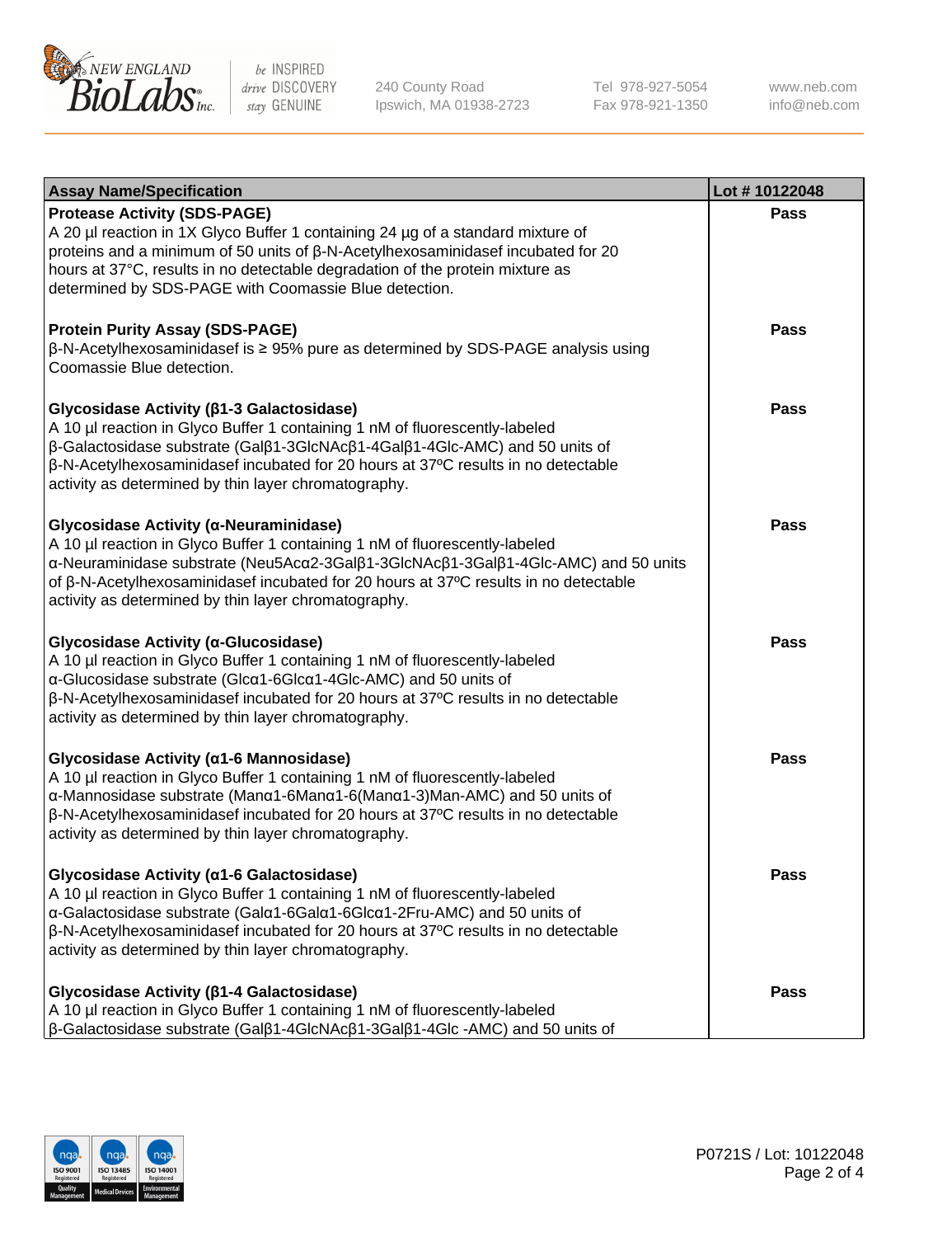

240 County Road Ipswich, MA 01938-2723 Tel 978-927-5054 Fax 978-921-1350

www.neb.com info@neb.com

| <b>Assay Name/Specification</b>                                                                                                                                                                                                                                                                                                                       | Lot #10122048 |
|-------------------------------------------------------------------------------------------------------------------------------------------------------------------------------------------------------------------------------------------------------------------------------------------------------------------------------------------------------|---------------|
| β-N-Acetylhexosaminidasef incubated for 20 hours at 37°C results in no detectable<br>activity as determined by thin layer chromatography.                                                                                                                                                                                                             |               |
| Glycosidase Activity (β-Mannosidase)<br>A 10 µl reaction in Glyco Buffer 1 containing 1 nM of fluorescently-labeled<br>β-Mannosidase substrate (Manβ1-4Manβ1-4Man-AMC) and 50 units of<br>β-N-Acetylhexosaminidasef incubated for 20 hours at 37°C results in no detectable<br>activity as determined by thin layer chromatography.                   | Pass          |
| Glycosidase Activity (β-Xylosidase)<br>A 10 µl reaction in Glyco Buffer 1 containing 1 nM of fluorescently-labeled<br>β-Xylosidase substrate (Xylβ1-4Xylβ1-4Xylβ1-4Xyl-AMC) and 50 units of<br>β-N-Acetylhexosaminidasef incubated for 20 hours at 37°C results in no detectable<br>activity as determined by thin layer chromatography.              | <b>Pass</b>   |
| Glycosidase Activity (α1-3 Mannosidase)<br>A 10 µl reaction in Glyco Buffer 1 containing 1 nM of fluorescently-labeled<br>α-Mannosidase substrate (Manα1-3Manβ1-4GlcNAc-AMC) and 50 units of<br>β-N-Acetylhexosaminidasef incubated for 20 hours at 37°C results in no detectable<br>activity as determined by thin layer chromatography.             | <b>Pass</b>   |
| Glycosidase Activity (a1-3 Galactosidase)<br>A 10 µl reaction in Glyco Buffer 1 containing 1 nM of fluorescently-labeled<br>α-Galactosidase substrate (Galα1-3Galβ1-4GlcNAc-AMC) and 50 units of<br>β-N-Acetylhexosaminidasef incubated for 20 hours at 37°C results in no detectable<br>activity as determined by thin layer chromatography.         | Pass          |
| Glycosidase Activity (α1-3 Fucosidase)<br>A 10 µl reaction in Glyco Buffer 1 containing 1 nM of fluorescently-labeled<br>α-Fucosidase substrate (Fucα1-3Galβ1-4GlcNAcβ1-3Galβ1-4Glc-AMC) and 50 units of<br>β-N-Acetylhexosaminidasef incubated for 20 hours at 37°C results in no detectable<br>activity as determined by thin layer chromatography. | <b>Pass</b>   |
| Glycosidase Activity (α1-2 Fucosidase)<br>A 10 µl reaction in Glyco Buffer 1 containing 1 nM of fluorescently-labeled<br>α-Fucosidase substrate (Fucα1-2Galβ1-4Glc-AMC) and 50 units of<br>β-N-Acetylhexosaminidasef incubated for 20 hours at 37°C results in no detectable<br>activity as determined by thin layer chromatography.                  | <b>Pass</b>   |

This product has been tested and shown to be in compliance with all specifications.

One or more products referenced in this document may be covered by a 3rd-party trademark. Please visit <www.neb.com/trademarks>for additional information.